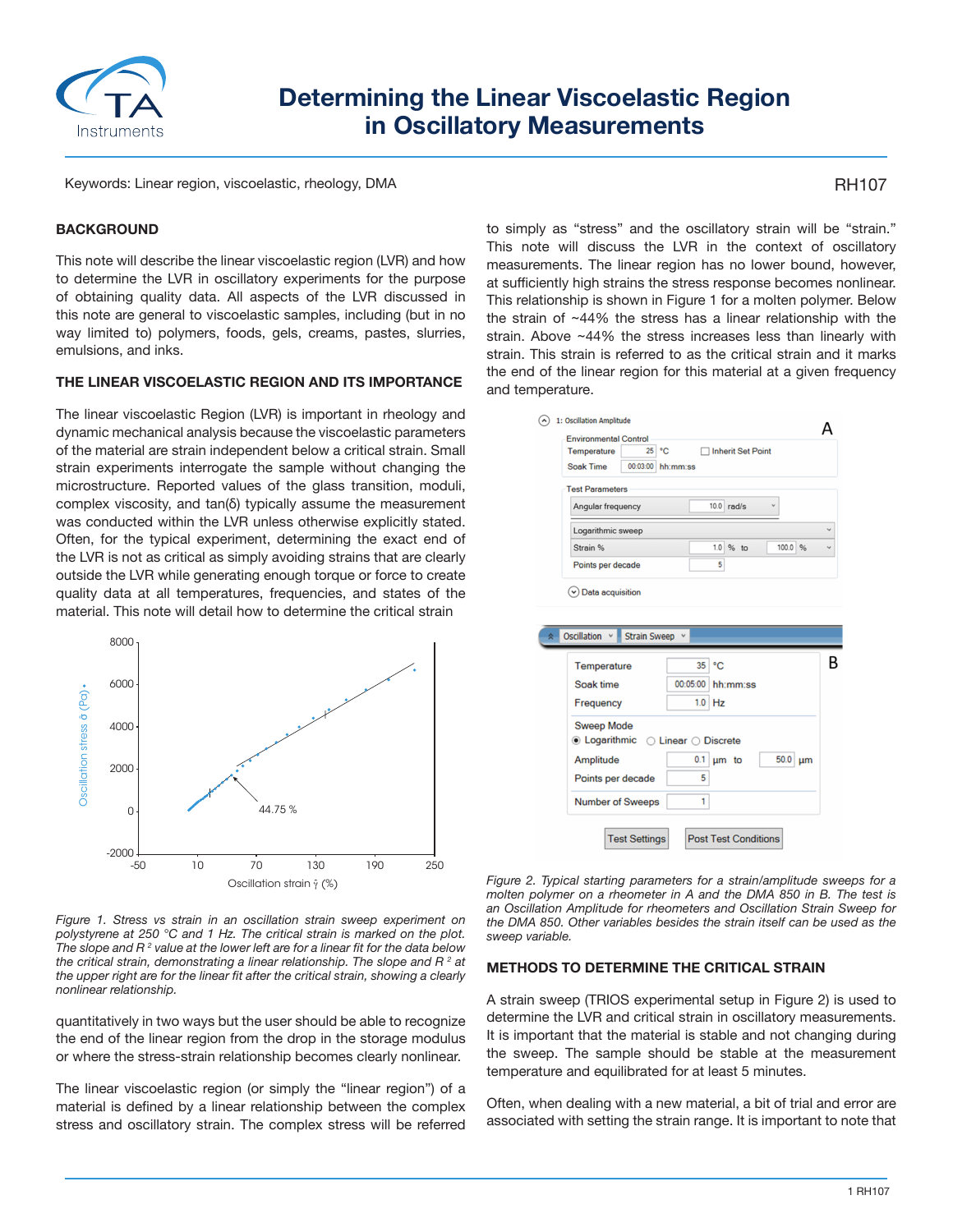there is no consequence to setting the strain too low except noisy data. Always start low and sweep to a higher strain. High strain will likely change the microstructure of a material and it will take time for that structure to recover if it recovers at all.

A strain sweep does not always need to be performed for every frequency and temperature because the lowest critical strain will usually be at the lowest temperature and highest frequency, particularly for polymers. When determining the LVR for a temperature ramp, run a strain sweep at the coldest temperature. When determining the LVR for a frequency sweep, choose a frequency close to the highest frequency.



*Figure 3. Storage and complex modulus of polystyrene (250 °C, 1 Hz) and the critical strain (γ<sub>2</sub>). The critical strain (44%) is the end of the LVR where the storage modulus begins to decrease with increasing strain. The storage modulus is more sensitive to the effect of high strain and decreases more dramatically than the complex modulus.*

The complex modulus is the stress normalized by the strain and is mathematically the slope of the stress vs strain line in the linear region. The phase angle determined from the oscillatory measurements can be used to calculate a storage modulus which is very sensitive to the structure of a viscoelastic material. The complex and storage moduli have a constant value and do not change with the applied strain within the linear region. As the strain increases outside the LVR the structure of the material is changed because of the high strain oscillation and a drop in the storage modulus is observed (Figure 3). The critical strain marked on the figure corresponds to a  $~5\%$  drop in the storage modulus from the average of the plateau. Alternatively, the user can do an onset analysis in which a line is fit to the plateau region and the drop-off region. The intersection of these lines can be used as the critical strain.

Figure 1 shows a transition from the linear region but does not show a very obvious transition. The transition can be made obvious in TRIOS if the log of the complex stress is plotted vs the log of the strain. The derivative of the log – log relationship between stress and strain is equal to one in the linear region and drops below one outside the linear region (Figure 4). The reason for this relationship is shown as follows: Equation 1 can be used to describe a linear relationship:

$$
y = mxn + b
$$
 Eq. 1

When  $n = 1$  for a line. Replace y, x, and m with our rheological variables σ, γ, and G\* respectively for a single frequency and temperature of a stable material:

$$
\sigma = G^* \gamma^n \qquad \qquad \text{Eq. 2}
$$

Where  $\sigma$  is the stress,  $G^*$  is the complex shear modulus,  $\gamma$  is the strain, and n is the index. The stress-strain relationship of a material has no stress with no applied strain, so the intercept, b, is always zero and it is not included. If we take the log of both sides:

$$
Log(\sigma) = Log(G^* \gamma^n)
$$
 Eq. 3

Expand the right side using the rules of logarithms:

$$
Log(\sigma) = n Log(\gamma) + Log(G^*)
$$
 Eq. 4



*Figure 4. Strain sweep of polystyrene at 250 °C and 1 Hz frequency. The stress (blue) and derivative of Log stress vs Log strain are shown (green). The derivative is close to 1 in the linear region and deviates from 1 at the critical strain. The critical strain marked is ~40% and the derivative is 0.98*

Equation 2 is the stress strain relationship with  $n = 1$  in the linear region. Taking the log of both sides of the equation gives equation 4, a line that has a slope equal to the index, n, and intercept of log(G\*). If we calculate the derivative of the log of stress vs log of strain plot we get the index, n, at each point and can see where it begins to deviate from one. Figure 4 shows the  $log(σ)$  vs  $log(γ)$ in blue with the derivative calculated by TRIOS in green. The derivative drops below 1 at the critical strain marked on the plot. The only input a user has is determining how much of a deviation from 1 constitutes nonlinear but this is largely academic. The end of the linear region is very clear in this plot.

As a side note: the stress at the critical strain can be considered a critical stress. It is often much easier to work in terms of strain so the LVR is usually characterized by the critical strain instead. This critical stress can be used as a yield stress in some applications.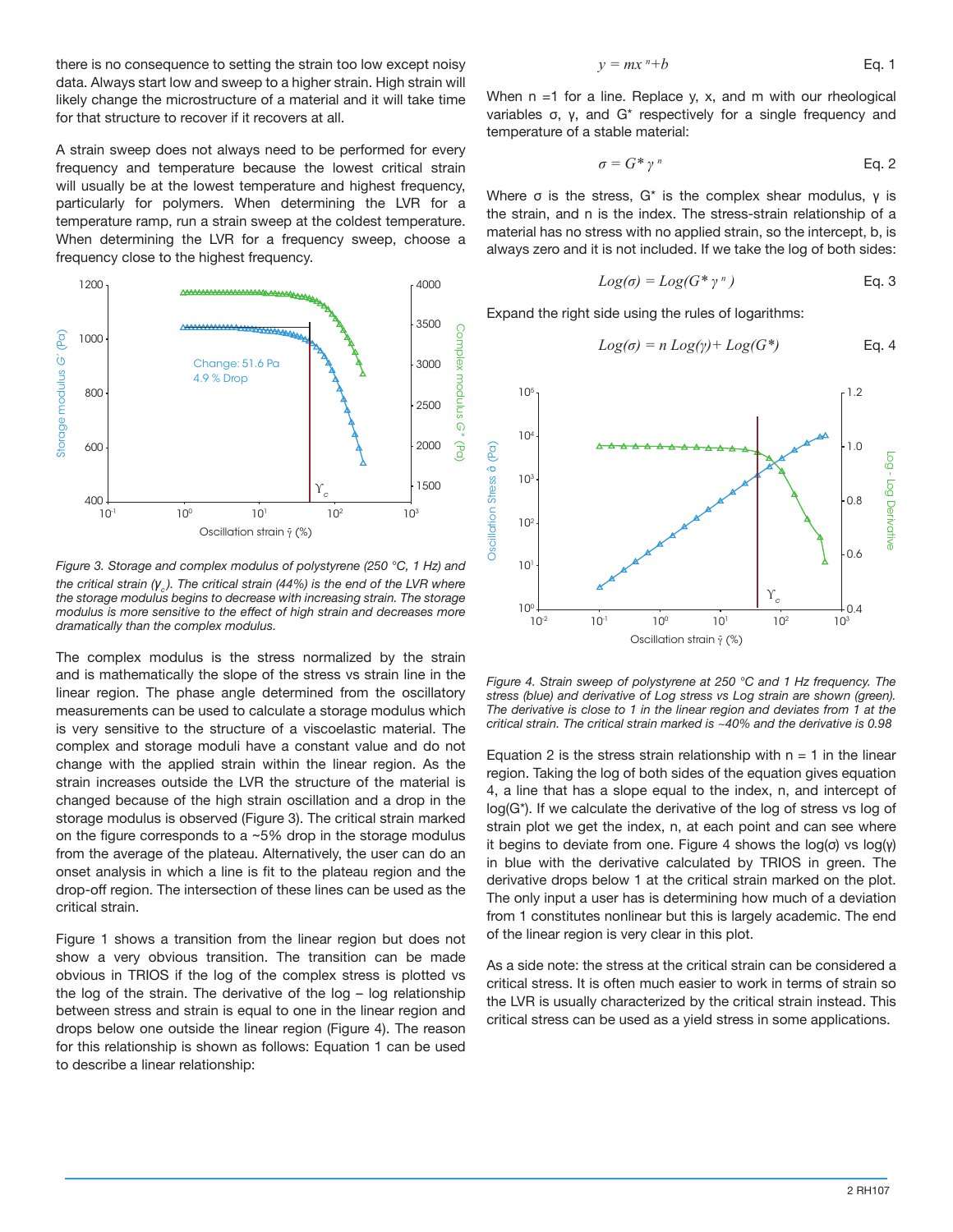

*Figure 5. Frequency sweep (A) of polystyrene at 1% strain, 220 °C, and torque/displacement curves at 0.1 Hz (B) and 20 Hz (C). The strain is set well within the LVR and quality data is obtained at low and high frequencies. The torque (B,C; red) shows only a clean sine wave as does the displacement (B,C; blue). These data were collected on a DHR with 25 mm parallel plates*

#### **STRAIN AND NOISE**

It is instructive to see what good and bad data look like. High quality "good data" in the LVR look like the waveforms in Figure 5 (b and c.) These waveforms are collected for each datapoint in the frequency sweep. The strain is set at 1%, which is well below the critical strain (15%) at high frequencies. Both the displacement and torque signal are smooth and sinusoidal. These waveforms are saved by default in any instrument running TRIOS and aid greatly in troubleshooting data. Users can easily tell which signal is noisy and adjust either the strain or tools/geometry appropriately.



*Figure 6. Waveform of 10-4 % strain/100 nm displacement oscillation at 1 Hz of polycarbonate on the DMA 850. The stress and strain waves are sinusoidal but very noisy which makes it difficult to determine the tan(δ) signal and moduli accurately.*

Poor quality data can be generated when the strain is set too low. The data in Figure 6 were collected on a DMA 850 at a low displacement of 100 nm. The stress and strain curves are both noisy, likely due to environmental noise such as ventilation, foot traffic, and other sources of vibrations. Many vibrational environmental effects can be mitigated by separating the instrument from the source of vibration and placing the instrument on a marble table. These mitigation efforts work for rheometers and DMA instruments. There will always be some noise and increasing the strain can increase the torque or force which will increase signal above the noise. A strain/amplitude sweep provides the information the user needs to determine where good data is being generated as well as the end of the LVR. Users should change the measuring geometry if good data cannot be generated within the LVR. Use a different clamp or sample size to increase stiffness in DMA experiments. Rheometers have multiple plate and cone sizes, as well as the Couette system to increase the torque generated.



*Figure 7. Temperature ramp of PETE film on the RSA-G2 with E' (blue)*  and the applied oscillation strain (green). The critical strain from separate *experiments are labelled in three regions: glassy region (30 °C) 0.07%, transition region (103 °C) 0.23%, and rubbery plateau (180 °C) 0.63%. The strain settings automatically increase the strain to maintain a minimum*  force so that data quality doesn't suffer. The oscillation strain does not *approach the critical strain of the material at any time.*

Minimum torque (DHR), minimum force (DMA850/Q800), and auto-strain (RSA-G2 and ARES-G2) are experimental settings that can be used to automatically increase the strain a small amount in order to maintain the minimum signal levels above the noise but not increase above the critical strain. Figure 7 shows the use of auto-strain on a PETE (Polyethylene Terephthalate) film sample. Once the sample softens significantly in the transition region the strain is increased slightly to maintain a minimum force set in the procedure. The linear region at three temperature points was determined in prior experiments. The oscillation strain stayed well below the labelled critical strain in the glassy region (30 °C), the transition region (103 °C) and in the rubbery plateau (180 °C).

The critical strain typically increases with temperature in polymer systems, so it is often acceptable to set a lower bound to the force/torque and allow the strain to increase as a material softens significantly. It is advisable to run a strain or amplitude sweep at the lowest and highest temperature of the experiment to get an idea of what strain is required for quality data and what the critical strain is.